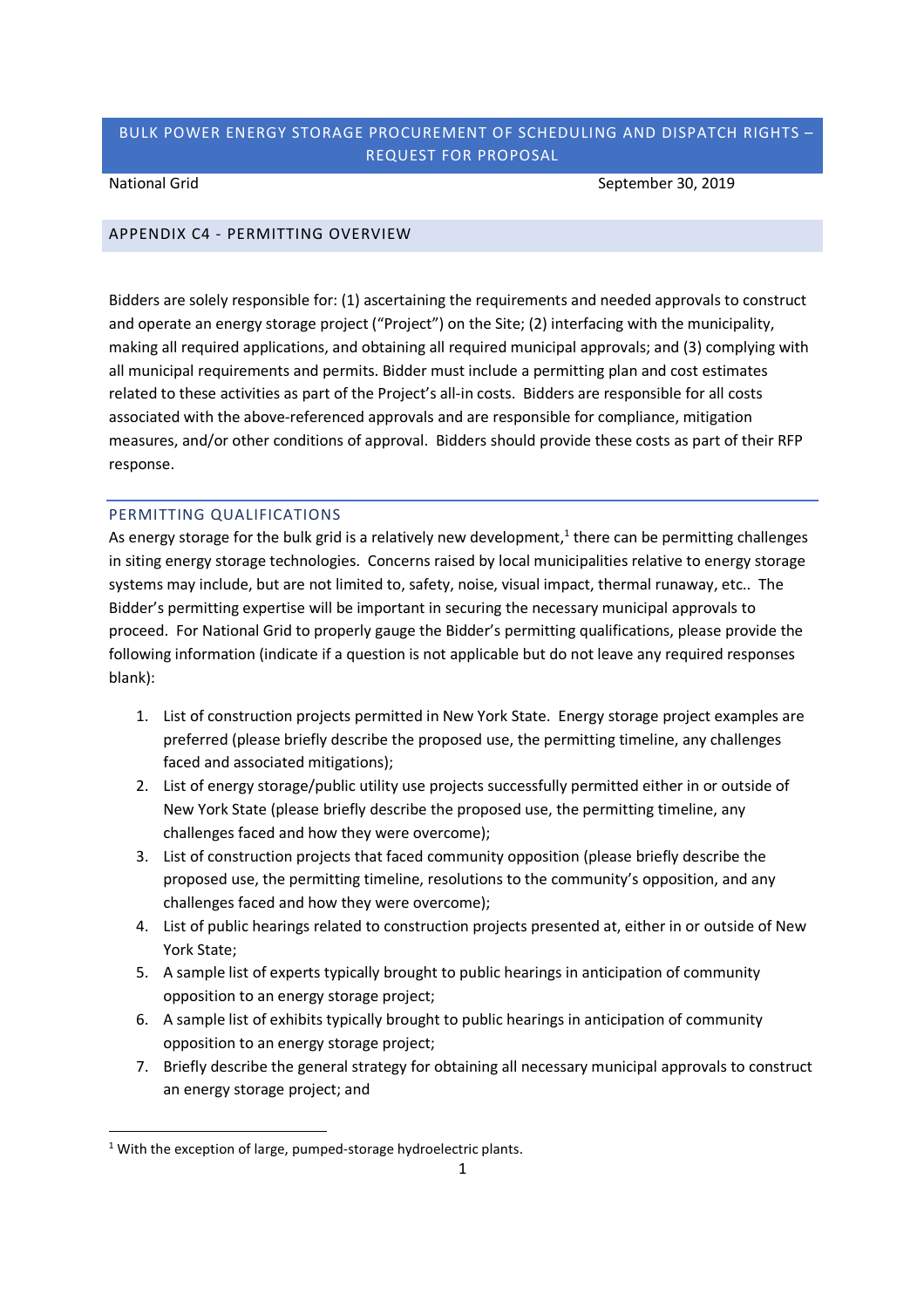National Grid September 30, 2019

8. Would an attorney, either in-house counsel or outside counsel, make any necessary presentations to the municipality? If so, please briefly describe the attorney's permitting qualifications.

## SITE SELECTION

Please provide the following project information in the order requested. Indicate if a question is not applicable but do not leave required responses blank.

- 1. A detailed explanation for why the proposed Project Site is the first choice;
- 2. A list of other locations investigated and the reasons why other locations were dismissed;
- 3. A written analysis of the applicable Federal, State and/or local codes including, but not limited to building, electrical, site plan, zoning, dimensional (*i.e*., setbacks, frontage requirements, etc.), fencing, noise, lighting, landscaping, and fire requirements applicable to the construction of the Project, identifying any/all approvals that the Bidder does not have but would be required to obtain to site and construct the Project or appurtenances as well as operate and maintain the Project or appurtenances for the Term of the Energy Storage Services Agreement ("ESSA");
- 4. A comprehensive table listing all applicable setbacks, frontage requirements, and fence requirements applicable due to local zoning, and whether the proposed Project location complies with same;
- 5. Confirm if the Site is located 500 feet or less from any municipal and/or county boundary, and if it abuts a state road, county road or town/village road;
- 6. Provide details to support a successful New York State Environmental Quality Review Act ("SEQRA") application;
- 7. Provide a current preliminary title report for the lands on which the Project and other appurtenances will be sited;
- 8. Provide any survey drawings completed for the Project required for the siting, construction, and operation and maintenance of the Project. Identify any surveys that have yet to be prepared but will be required for the Project and the current status.

## PROJECT DETAILS

Insert a Site location map (or separate maps for clarity) containing the following information:

- 1. Property/lot lines of the Site;
- 2. Proposed location/orientation of the Project and its components on the Site, to include distances between system equipment and all Property lines, and existing buildings and structures on the Site;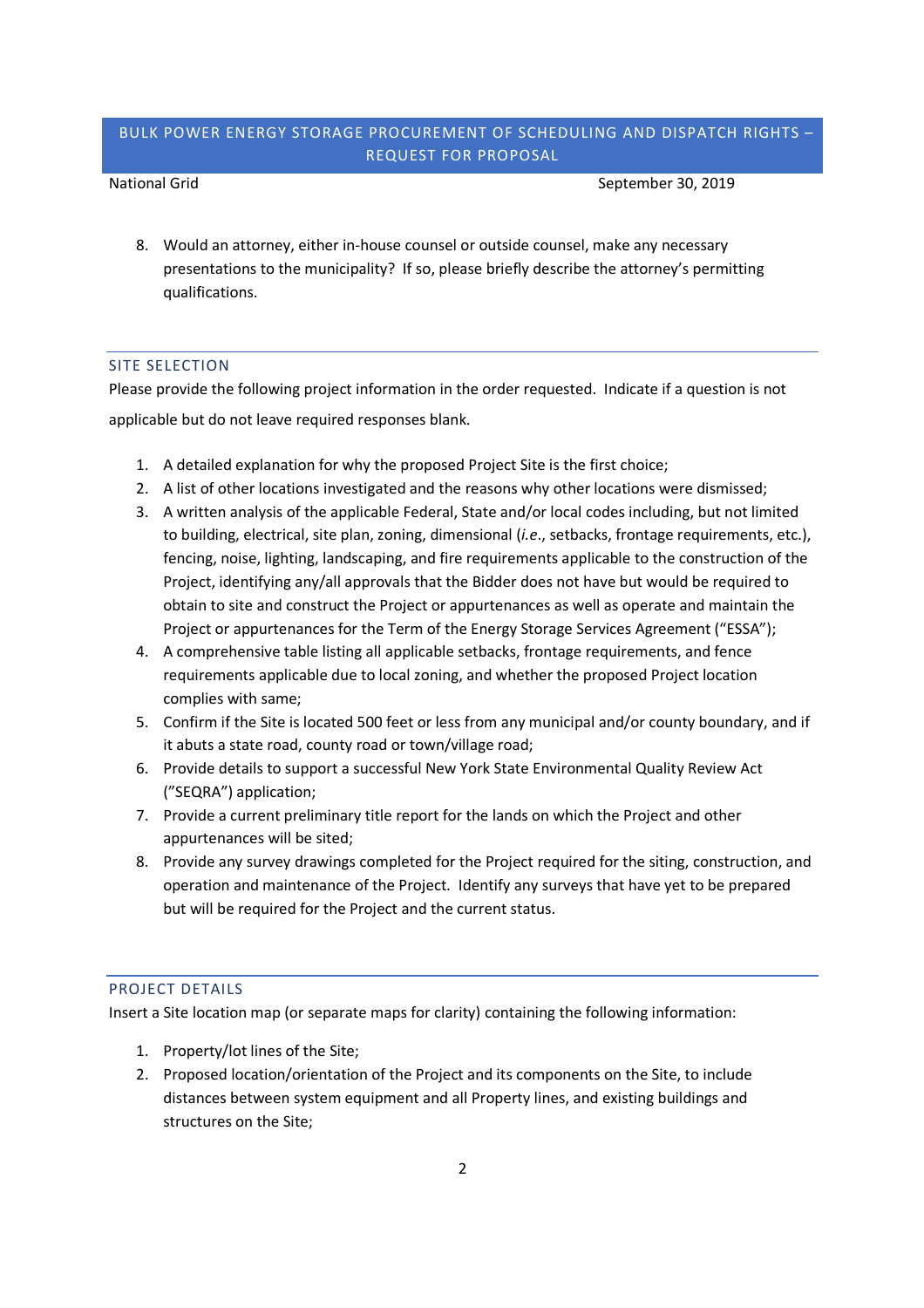National Grid September 30, 2019

- 3. Location of the expected electrical interconnections and voltages for charging and discharging and, if applicable, fuel and water;
- 4. Surrounding public streets, fire apparatus access roads, pedestrian walkways, and the path one would take, from a public road, to access the Site;
- 5. All buildings and structures, both on the Site and within 100 feet of the Site's property lines, identified by occupancy type;
- 6. Location of any environmental or wetland constraints found on the Site; and
- 7. Location and details (*i.e*., height, type, etc.) of walls or fences proposed to surround the Site and/or the Project;
- 8. Indicate the type of energy storage technology being proposed: and
- 9. Insert a separate area map depicting the closest residential uses, spaces where members of the public congregate (*i.e*., public parks, stores, etc.), schools, hospitals, airports, places of worship, cemeteries, or other expected sensitive locations within 500 feet of the Site.

## REQUIRED PERMITTING DOCUMENTS

If Bidder's proposal is chosen, please note, National Grid will require the Bidder to provide, at a minimum, the following upon completion of the construction of the Project:

- 1. Copies of all: (a) application documents submitted to the municipality in connection with the construction and operation of the Project; (b) correspondence between the Winning Bidder and municipality; (c) permits issued by municipality to Winning Bidder; (d) construction drawings/zoning drawings, stamped "Approved" by all relevant municipal agencies; (e) certificate of completion issued by all relevant municipal agencies, indicating that the Project was built in accordance with municipal code and approved construction drawings; and
- 2. Copies of all required UL certifications for the type of Project, including UL 973, UL 1741, UL 9540 and UL 9540A.

# SUGGESTED LOCATIONS

National Grid will attend all public hearings in support of the Project, to the maximum extent practicable. If a National Grid representative cannot attend a public hearing, National Grid would be willing to provide the Winning Bidder a letter of support which can be read into the public hearing record.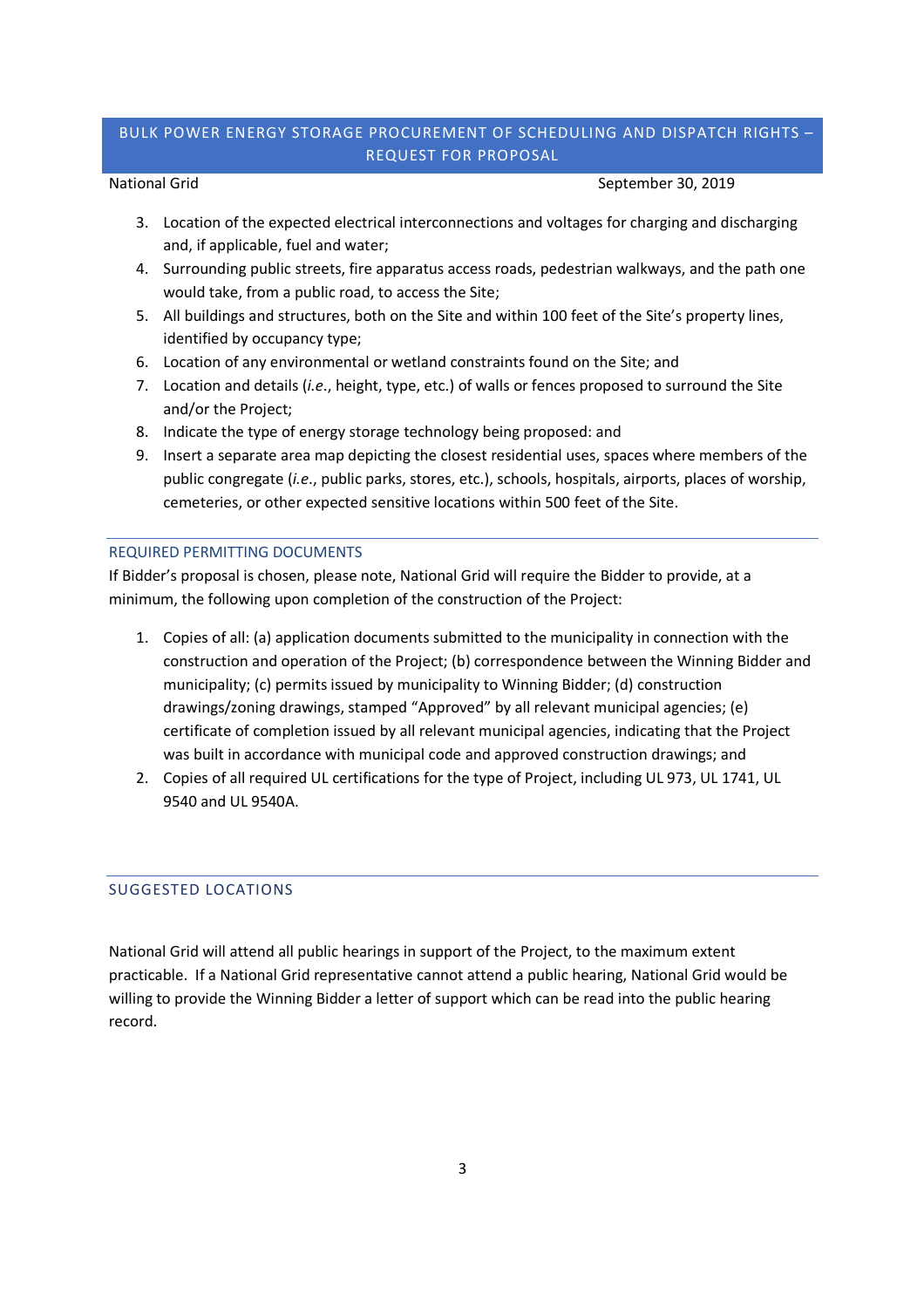National Grid September 30, 2019

#### RAQUETTE LAKE:

According to the current Town of Long Lake's website, there may not be zoning regulations in the Hamlets of Long Lake and Raquette Lake applicable to the Project, but this is subject to change over time. Additionally, even if there are no zoning regulations, the Project would still need to comply with the NYS Building and Fire Codes. It shall remain the responsibility of the Bidder to determine the current status and reflect same in the Project proposal. Winning Bidders will need to revisit the assumptions in their Offers to confirm that there have been no changes or additional code requirements adopted.

Even if the Town has no zoning requirements, the Adirondack Park Agency, the New York State Department of Health, and the New York State Department of Environmental Conservation may have additional regulations and rules applicable to the Project.

#### MENANDS

A majority of the Menands "57" feeder (see Appendix E - Locations and Use Cases) is located in residential areas, which are not ideal locations for an energy storage project. However, as depicted in Figure 1 below, according to the current Town of Colonie's ("Colonie" or "Town") zoning map, a section of feeder "57" is located in the Town's "Industrial" zoning district (represented by the dark blue overlay in the attachment). According to the Town's Zoning and Land Use regulations, in the Industrial zoning district, "any use shall be permitted, except the following: 1) any use which produces radiation, 2) light, 3) smoke, and 4) fumes or odors of a noxious or harmful nature carrying beyond the limits of the premises." If the current zoning requirements remain unchanged and the Town determines that the Project produces or may produce any of these conditions, the associated approval process could become more challenging (*i.e*., a use variance could be required, etc.).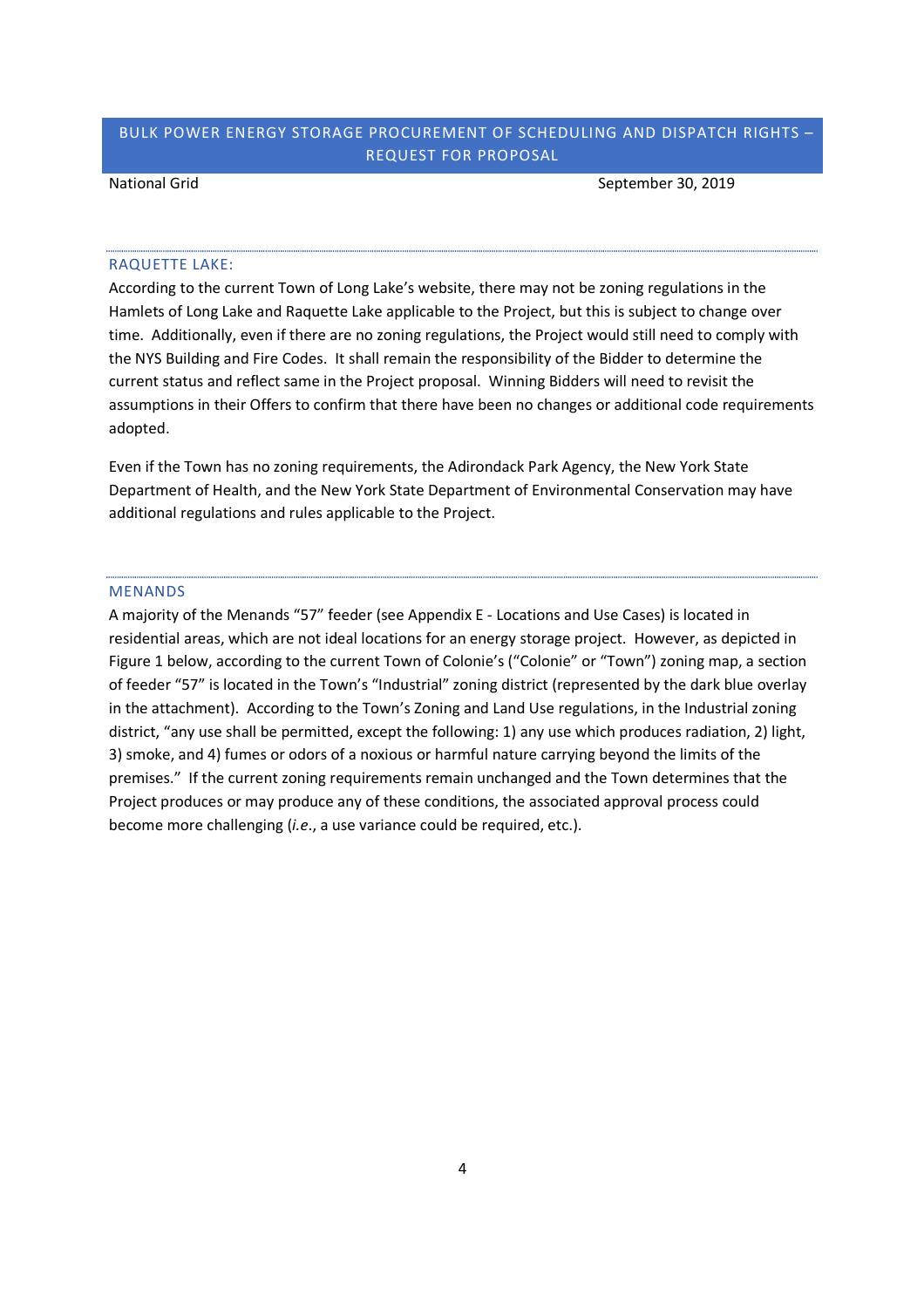# BULK POWER ENERGY STORAGE PROCUREMENT OF SCHEDULING AND DISPATCH RIGHTS – REQUEST FOR PROPOSAL National Grid September 30, 2019 **City of Watervliet**

To increase the chance of the Project being deemed a permitted use, it would be advisable for the Bidder to take the following into consideration:

*Figure 1 - Town of Colonie Zoning Map as of the date of this RFP*

1. Locating the Project within the Town's designated Industrial zoning district; and

ver Po

2. Locating the Project at a sufficient distance from other property lines (especially residential property lines or properties where members of the public congregate) such that the storage use will not produce any of the above-referenced conditions "beyond the limits of the premises."

The sites in Colonie that currently appear to meet both of these criteria in Colonie may include: (a) the parcels located north of Lincoln Avenue, west of the CSX train tracks; (b) the warehouses located south of Spring Street Road, west of Lincoln Avenue; and (c) the two industrial uses located on the south side of Waterlivet Shaker Road, and east of Bridgewood Lane, although these two industrial uses may be a third choice due to the close proximity to residential uses to the west and east.

In addition, within the Town's current Industrial zoning district, the following dimensional requirements must be complied with as shown in Table 1 below: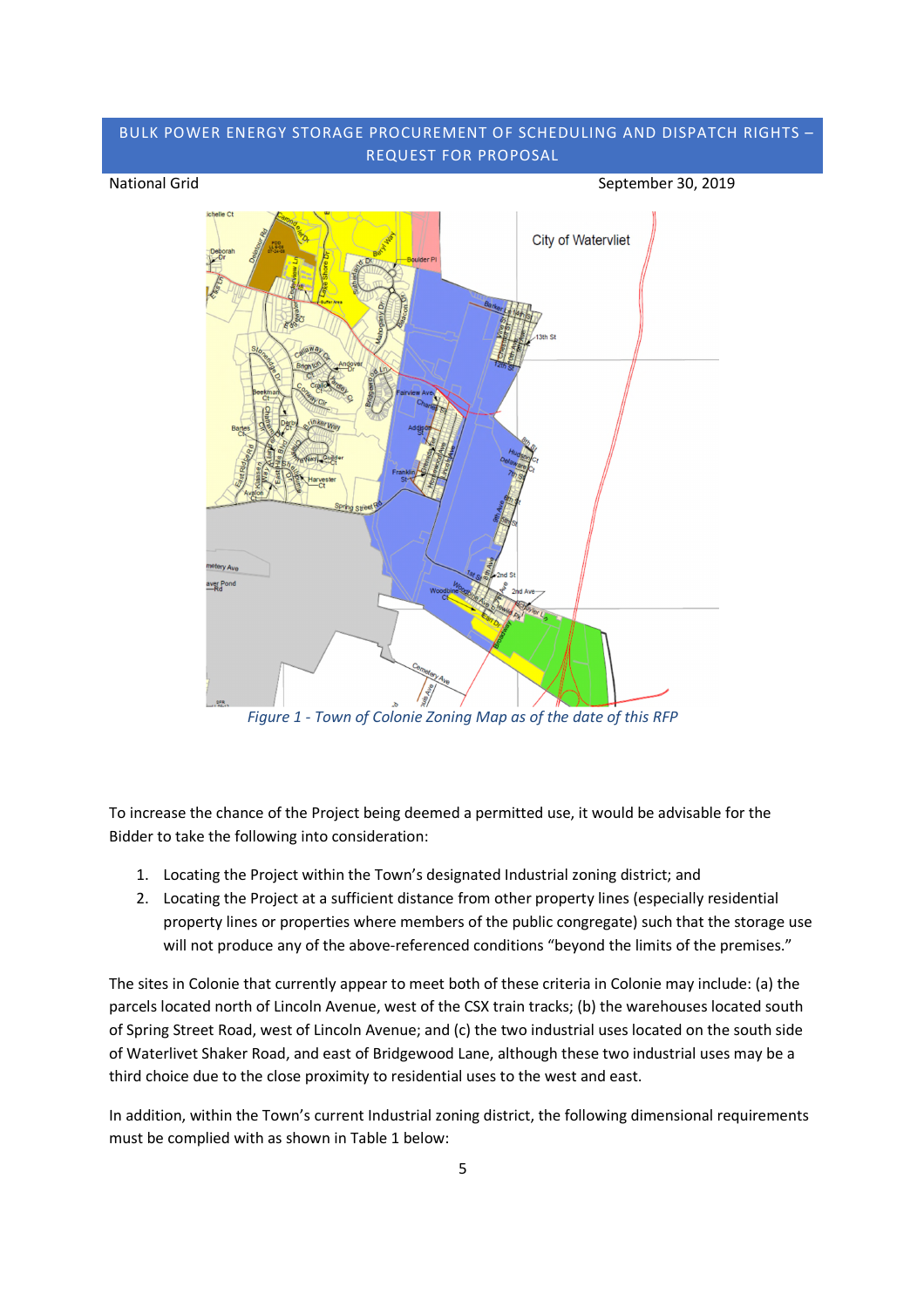#### National Grid September 30, 2019

#### *Table 1 – Dimensional Requirements*

| Lot Area Minimum (square feet)              | 20,000 |
|---------------------------------------------|--------|
| Lot Width and Frontage Minimum (feet)       | 100    |
| Front Setback Minimum (feet)                | 50     |
| Side Setback Minimum Each Side/Total of Two | 20/50  |
| Sides (feet)                                |        |
| Rear Setback Minimum (feet)                 | 15     |

# North Lakeville

As outlined below, based upon a review of the current Town of Geneseo's ("Town") code (the "Town Code"), if proposing to construct the Project and associated equipment adjacent to the existing North Lakeville substation located at 3398 West Lake Road, Geneseo (the "Property"), it appears the following municipal approvals are required:

- 1. Special Use Permit from the Town Planning Board following a public hearing;
- 2. Storm Water Pollution Protection Plan ("SWPPP") approval (if the disturbance is over one acre);
- 3. Site Plan approval (and negative SEQRA declaration) from the Town Planning Board following a public hearing;
- 4. Setback Variance from the Town's Zoning Board of Appeals (may not be necessary if the Project complies with the Town's setback requirements); and
- 5. Building Permit.

A meeting with Town officials to initially discuss the proposed Project before proceeding is recommended. In addition, the above-referenced approval list is subject to change (*e.g*., the Town may adopt New York State's model law regarding storage<sup>2</sup>).

# **Special Use Permit Approval**

According to the current Town Zoning Map, the Property is located within the Town's Rural Residential zoning district and as such, a public utility use appears to be a "specially permitted use" within the Rural Residential zoning district. Among other things, the Bidder will need to ascertain whether the proposed Project is appropriately classified as "utility use."<sup>3</sup>

According to the current Town Code, the Planning Board will consider the following relevant considerations when reviewing a special use permit application:

1. Compatibility with adjacent uses;

<sup>2</sup> *Available at*

https://www.nyserda.ny.gov/All%20Programs/Programs/Clean%20Energy%20Siting/Battery%20Energy%20Storag e%20Guidebook

<sup>&</sup>lt;sup>3</sup> Although the Project is to be used for utility purposes, the Project will be owned by a non-utility entity.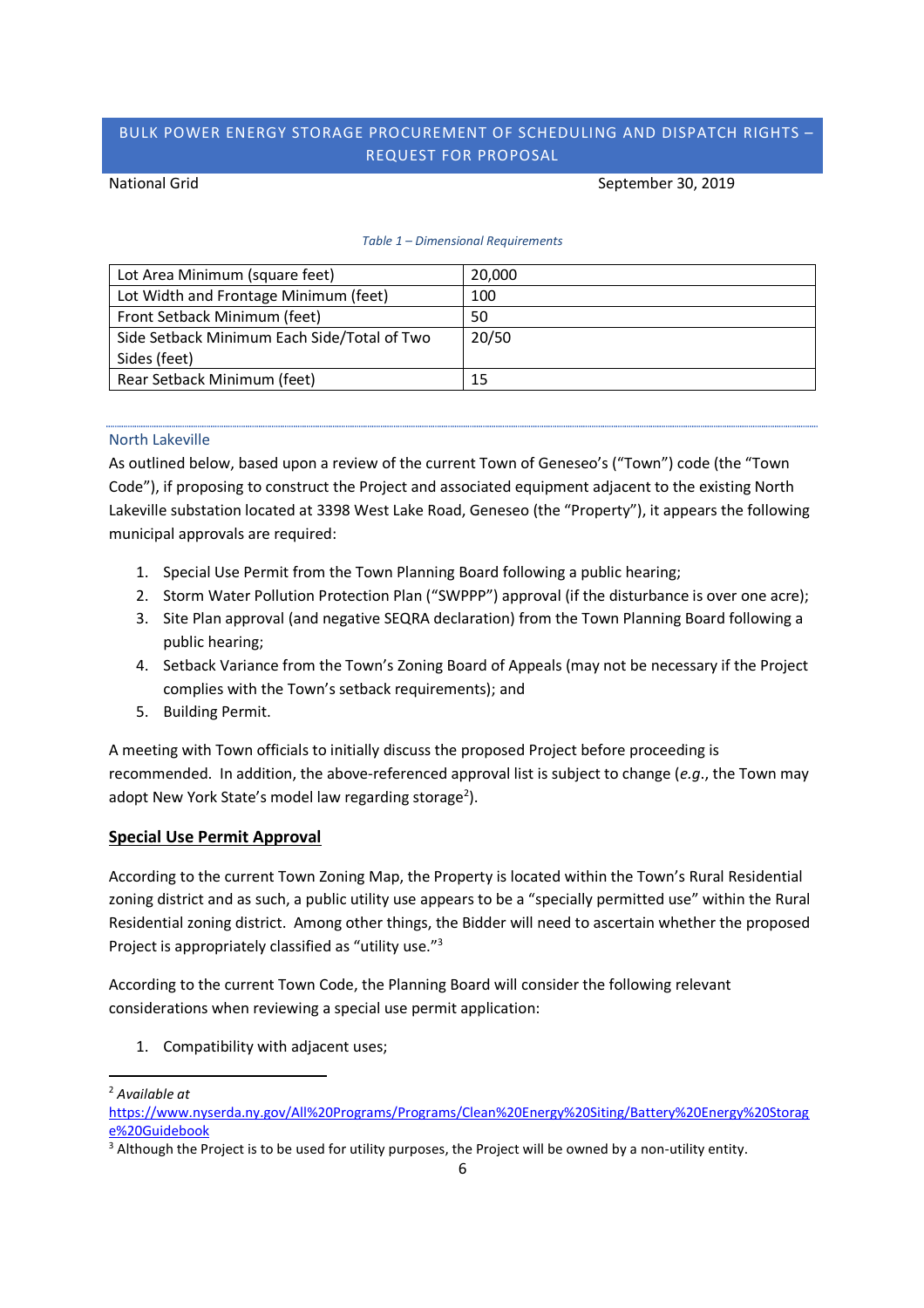National Grid September 30, 2019

- 2. Will not depreciate the value of adjacent property;
- 3. Will not create a hazard to the health, safety and general welfare of the public; and
- 4. Will not be a nuisance to neighboring uses.

# **Site Plan Approval**

According to the current Town Code, the Planning Board's review of a site plan shall include, but is not limited to, the following:

- 1. Relationship of structures to site;
- 2. Relationship of non-residential to residential uses;
- 3. Landscaping, buffering and site treatment;
- 4. Building design;
- 5. Lighting; and
- 6. Setbacks.

The Bidder should retain an environmental consultant to provide guidance and overall assistance in the permitting process.

# **Public Utility Specific Requirements (Subject to Further Investigation<sup>4</sup> )**

In addition to the general considerations above, the current Town Code states that public utility installations are also required to compile with the following:

- 1. Such facility must be surrounded by a fence approved by the Planning Board;
- 2. The facility must be surrounded by landscaping approved by the Planning Board;
- 3. To the extent practicable, equipment shall be stored so as to not be visible from surrounding property or the public right of way; and
- 4. Any additional requirements to be put in place by the Planning Board during site plan review.

# **Compliance with Dimensional Requirements**:

Within the Town's rural residential zoning district, the current Town Code states that the following dimensional requirements are applicable and must be complied with as shown in Table 2 below:

## *Table 2 – Dimensional Requirements*

| Minimum Front Yard from Right of Way | 70 feet |
|--------------------------------------|---------|
| Minimum Side Yard                    | 30 feet |
| Minimum Rear Yard                    | 50 feet |
| Maximum Lot Coverage                 | 35      |

<sup>4</sup> Further investigation would need to be conducted as to whether the Project is appropriately classified as "utility use."